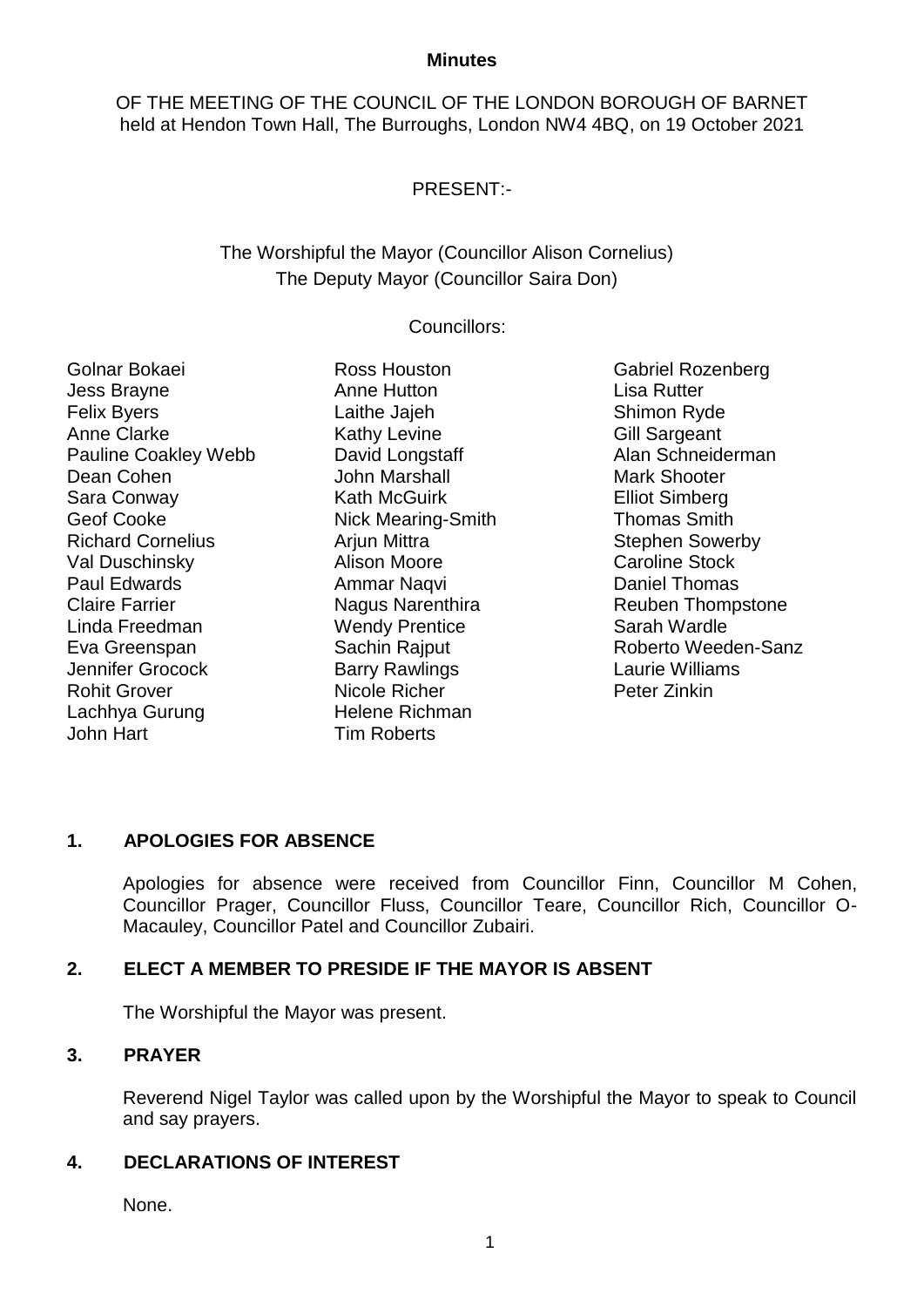# **5. MINUTES OF THE LAST MEETING**

Council noted the following corrections to the Minutes of the meeting on the 27 July 2021:

That the following Members were present at the meeting, but not recorded on the attendance list, Councillor Fluss, Councillor Mearing-Smith and Councillor Richer.

#### **RESOVLED that subject to the amendments referred to, the Minutes of the Council meeting held on the 27 July 2021 were agreed as a correct record.**

#### **6. OFFICIAL ANNOUNCEMENTS**

The Worshipful the Mayor informed Council that she had visited Cyprus for the Annual Morphu Rally which took place on 10 October and a wreath had been laid on behalf of the Borough. She reminded Council that Barnet is twinned with Morphu, which is currently in Northern Cyprus following the invasion in 1974.

The Worshipful the Mayor encouraged Members to attend Services or Memorials in their wards for Remembrance Sunday which is taking place on the 14 November.

The Worshipful the Mayor announced that the Civic Award nominations were now open, with a closing date of the 31 December 2021 and asked Members to complete the nomination form and send it to the Mayor's Office if they knew anyone in their Ward worthy of recognition.

The Worshipful the Mayor sent sincere thoughts and condolences to the family of Sir David Amess MP who was tragically murdered on Friday 15 October while he was holding his constituency surgery. The Worshipful the Mayor said a few words in memory of Sir David Amess MP.

"Sir David Amess was elected as the Member of Parliament for Basildon between 1983 and 1987 and Southend West between 1987 to 2021 becoming one of Westminster's longest serving MPs. Before entering politics, he taught at St John the Baptist Primary School, then worked as an underwriter and went on to be a recruitment consultant. In 2000, he helped to reduce fuel poverty by leading on the Warm Homes and Energy Conservation Act and continued to fight to eliminate fuel poverty throughout his career. Sir David served on the Health Select Committee between 1998 and 2007 where he fought on many health issues, supporting various pieces of legislation to protect animals and he recently spoke on this issue at the Conservative Party Conference. In 2020, Sir David joined forces with Dogs Trust, the UK's largest dog welfare charity, to call for an end to the illegal importation of puppies.

Sir David Amess MP received several honours and awards for his parliamentary work during his lifetime, most notably his knighthood in 2015 for political and public service. Since his death, tributes have poured in from many of his fellow politicians. He was highly respected and much liked across both Houses of Parliament. He was a man who believed passionately in this Country and its future, a fine public servant, a much-loved friend and colleague and a devoted family man who had a very strong Christian faith. He was also described as one of the kindest, nicest, most gentle people in politics and a passionate advocate and champion for Southend, which has been awarded 'city' status in his honour".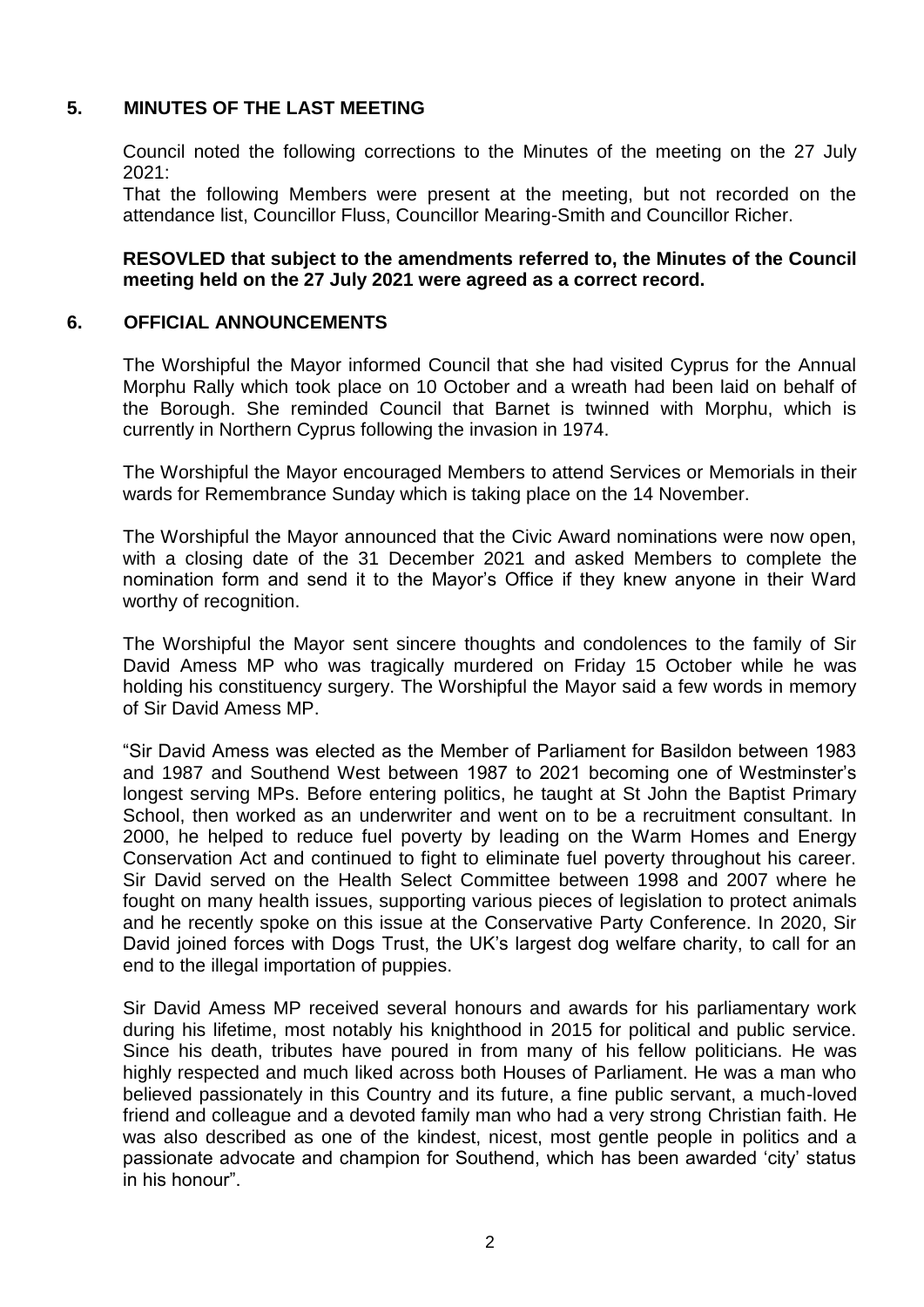The Worshipful the Mayor asked Council to join her in a minute's silence to reflect on the achievements of Sir David Amess' life and particularly to remember his wife, children and extended family in our prayers.

### **7. ANY BUSINESS REMAINING FROM LAST MEETING**

None.

## **8. QUESTIONS TO THE LEADER (AND COMMITTEE CHAIRMEN IF HE/SHE HAS DELEGATED)**

Answers to the questions submitted were provided as a supplementary paper to the Agenda.

Supplementary questions were then asked and answered within the allotted time given for the item.

## **9. PETITIONS FOR DEBATE (20 MINUTES)**

None.

## **10. REPORTS FROM THE LEADER**

None.

#### **11. REPORTS FROM COMMITTEES**

### 11.1 **REFERRAL FROM POLICY & RESOURCES COMMITTEE - BARNET'S LOCAL PLAN**

Councillor Thomas, Chairman of the Policy and Resources Committee, moved the reception and adoption of the recommendations in the report. Debate ensued.

On the recommendations in the report being put to the vote, the votes were recorded as follows:

| For     | 33 |
|---------|----|
| Against | 19 |
| Abstain | 2  |
| Absent  | g  |
| Total   | 63 |

**RESOLVED that Council:**

**1. Noted the responses to consultation on the Local Plan – Publication – Regulation 19 (as set out in Appendix B of the report).**

**2. Approved that the Draft Local Plan (Appendix A of the report) and its supporting documents be submitted to the Secretary of State for Independent examination in public.**

**3. Noted that the Policy and Resources Committee delegated authority to the Deputy Chief Executive in consultation with the Chairman of Policy and Resources Committee to make modifications to the Draft Local Plan as part of the**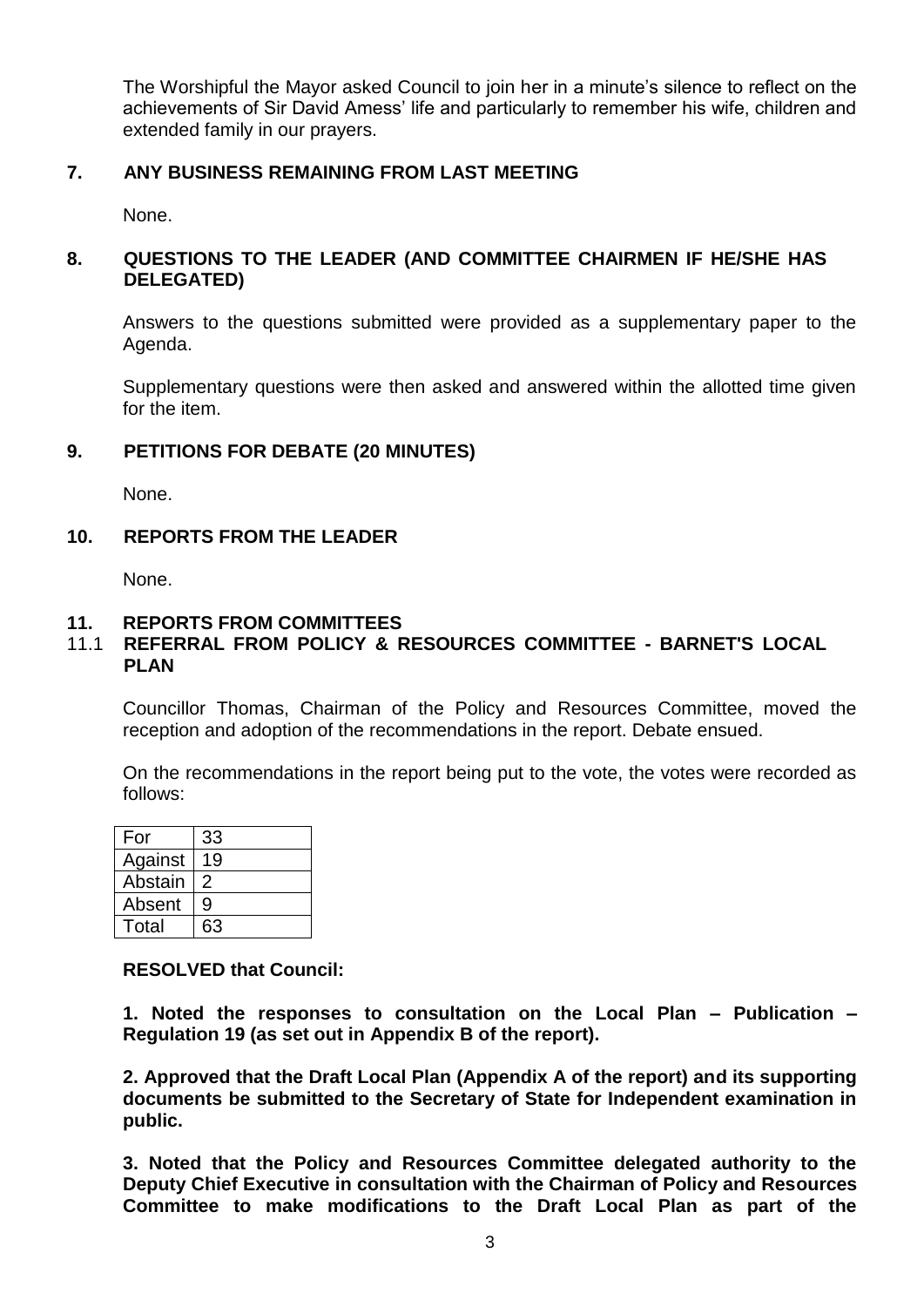**Examination in Public and prior to public consultation and publication of the Inspector's Report; and**

**4. Noted that the Policy and Resources Committee approved the Local Plan Development Scheme (as set out in Appendix C of the report) as the new programme for production of the Local Plan, supporting documents and the Community Infrastructure Levy Charging Schedule.**

### 11.2 **REFERRAL FROM POLICY & RESOURCES COMMITTEE - WEST FINCHLEY NEIGHBOURHOOD PLAN**

Councillor Thomas, Chairman of the Policy and Resources Committee, moved the reception and adoption of the recommendations in the report. Debate ensued.

On the recommendations in the report being put to the vote, the votes were recorded as follows:

| For     | 54 |
|---------|----|
| Against | O  |
| Abstain | O  |
| Absent  | 9  |
| Total   | 63 |

#### **RESOLVED that Council:**

**1. Noted the contents of the Inspector's Report (Appendix B) and the results of the West Finchley Neighbourhood Plan referendum held on 8 July 2021 (Appendix C).**

#### **2. Adopt the West Finchley Neighbourhood Plan (WFNP) as set out in Appendix A.**

#### 11.3 **REFERRAL FROM HOUSING AND GROWTH COMMITTEE - NORTH FINCHLEY SITE ASSEMBLY AGREEMENT AND LAND AGREEMENT**

Councillor Richard Cornelius, Chairman of the Housing and Growth Committee, moved the reception and adoption of the recommendations in the report.

On the recommendations in the report being put to the vote, the votes were recorded as follows:

| For     | 33 |
|---------|----|
| Against | 21 |
| Abstain |    |
| Absent  | 9  |
| Total   | 63 |

#### **RESOLVED that Council:**

**1. Delegated authority to the Deputy Chief Executive to enter into the North Finchley Land Agreement Site Assembly Agreement with Regal JP North Finchley Limited and Regal Holdco Ltd. See appendix 1 for Legal Summary.**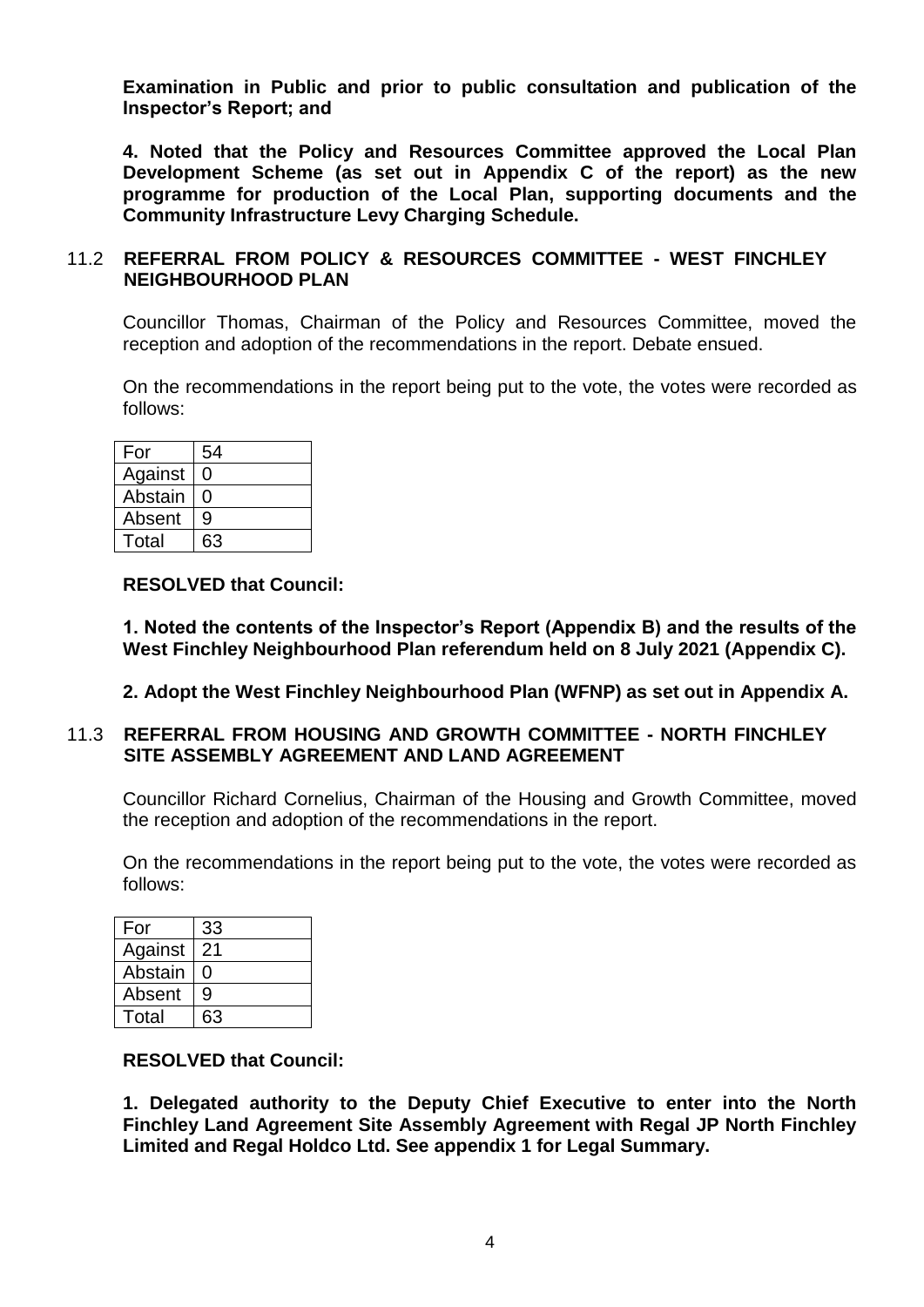**2. Noted the above agreements, including the extension of the exclusivity period with Regal JP North Finchley Limited until the 31st December 2022.**

**3. Delegated authority to the Deputy Chief Executive in consultation with the Chairman of the Housing and Growth Committee to continue to extend the exclusivity period if the Council deems necessary.**

**4. Delegated authority for the Deputy Chief Executive to authorise the appointment of professional team(s) as necessary to deliver associated projects set out in the report at paragraph 1.5 to support placemaking, public realm improvements and the wider comprehensive regeneration of North Finchley Town Centre.** 

#### 11.4 **REFERRAL FROM HOUSING AND GROWTH COMMITTEE - CARAVAN LICENSING FEES**

Councillor Richard Cornelius, Chairman of the Housing and Growth Committee, moved the reception and adoption of the recommendations in the report.

On the recommendations in the report being put to the vote, the votes were recorded as follows:

| For     | 54 |
|---------|----|
| Against | 0  |
| Abstain | O  |
| Absent  | 9  |
| Total   | 63 |

**RESOLVED that Council noted and agreed the fee applications by relevant persons to be accepted onto the fit and proper person register in respect of mobile home site licensing, as outlined in section 5.2.8 of the Annex Report.**

#### 11.5 **REPORT OF THE CONSTITUTION & GENERAL PURPOSES COMMITTEE - AMENDMENTS TO THE POLICY STATEMENT 2021/22 AND ASSOCIATED POLICIES**

Councillor Jajeh, Vice-Chairman of the Constitution and General Purposes Committee, moved the reception and adoption of the recommendations in the report.

On the recommendations in the report being put to the vote, the votes were recorded as follows:

| For     | 54 |
|---------|----|
| Against |    |
| Abstain |    |
| Absent  | g  |
| Total   | 63 |

**RESOLVED that Council approved the amended Annual Pay Policy Statement for the financial year 2021/22 (Appendix B).**

11.6 **REPORT OF THE CONSTITUTION & GENERAL PURPOSES COMMITTEE - CONSTITUTION REVIEW**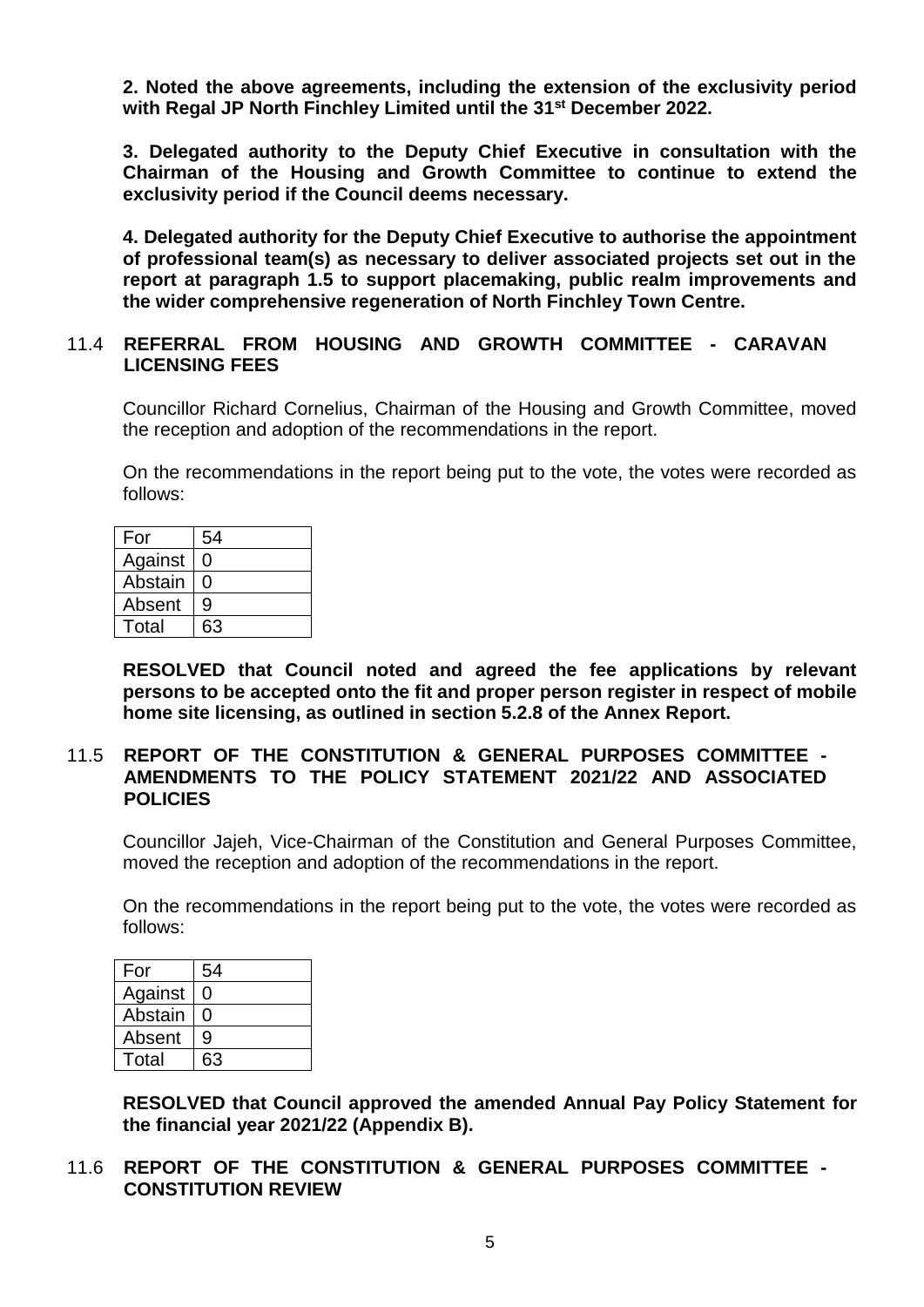Councillor Jajeh, Vice-Chairman of the Constitution and General Purposes Committee, moved the reception and adoption of the recommendations in the report.

On the recommendations in the report being put to the vote, the votes were recorded as follows:

| For     | 54 |
|---------|----|
| Against | 0  |
| Abstain | ი  |
| Absent  | 9  |
| Total   | 63 |

#### **RESOLVED that Council:**

**1. Noted the updated report of the Constitution and General Purposes Committee held on 4 October 2021 (Annex 1a) and noted that the Committee approved the amendments subject to the changes detailed in the minutes (Annex 1b).**

**2. Approved the Constitution amendments as set out in Appendices A to N.**

**3. Authorised the Monitoring Officer to implement these revisions and publish a revised Constitution.** 

#### 11.7 **REFERRAL FROM CHILDREN, EDUCATION & SAFEGUARDING COMMITTEE - OFSTED FOCUSSED VISIT LETTER**

Councillor Longstaff, Chairman of the Children, Education and Safeguarding Committee, moved the reception and adoption of the recommendations in the report. Debate ensued.

On the recommendations in the report being put to the vote, the votes were recorded as follows:

| For     | 54 |
|---------|----|
| Against | O  |
| Abstain | O  |
| Absent  | g  |
| Total   | 63 |

**RESOLVED that Council:**

**Noted the Ofsted letter on their focused visit to the London Borough of Barnet Family Services (Appendix A) in their role as Corporate Parents to the Borough's Looked After Children.** 

#### **12. REPORTS OF OFFICERS**

## 12.1 **REPORT OF THE SECTION 151 OFFICER - LONDON LOCAL GOVERNMENT PENSION SCHEME (LGPS) COLLECTIVE INVESTMENT VEHICLE LIMITED (LONDON CIV) REGULATORY CAPITAL**

Councillor Shooter, Chairman of the Pension Fund Committee, moved the reception and adoption of the recommendations in the report. Debate ensued.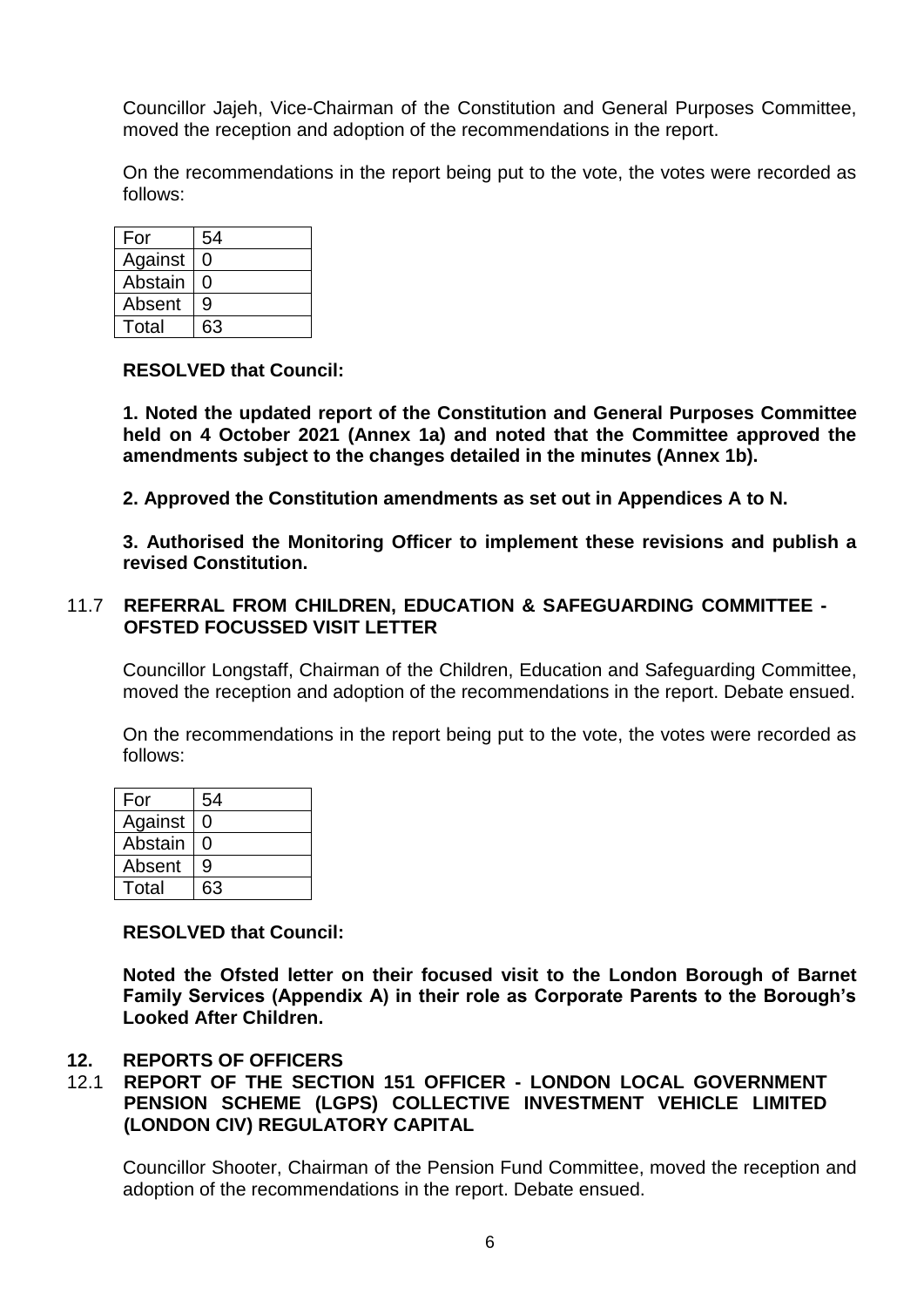On recommendation in the report being put to the vote, the votes were recorded as follows:

| For     | 54 |
|---------|----|
| Against | O  |
| Abstain | 0  |
| Absent  | 9  |
| Total   | 63 |

**RESOLVED that Council agree to delegate approval and signing of the changes to the LCIV's Articles of Association and Shareholder Agreement to the Director of Resources.**

## 12.2 **REPORT OF THE HEAD OF GOVERNANCE**

The Head of Governance introduced the report, outlining various constitutional and administrative matters for Council's agreement. Council was asked to note that the Calendar of meetings 2022-23 would be deferred to the January Council meeting for approval, to allow time for a comprehensive review of dates and religious holidays to take place.

On the recommendation to agree the substitute Members for the Chipping Barnet Area Committee being put to the vote, the votes were recorded as follows:

| For     | 54 |
|---------|----|
| Against | ი  |
| Abstain | O  |
| Absent  | 9  |
| Total   | 63 |

On the recommendation to agree the nomination to the Finchley Charities being put to the vote, the votes were recorded as follows:

| For     | 54 |
|---------|----|
| Against |    |
| Abstain | 0  |
| Absent  | g  |
| Total   | 63 |

On the recommendation to agree the appointment to the Local Pension Board being put to the vote, the votes were recorded as follows:

| For     | 54 |
|---------|----|
| Against | O  |
| Abstain | ∩  |
| Absent  | 9  |
| Total   | 63 |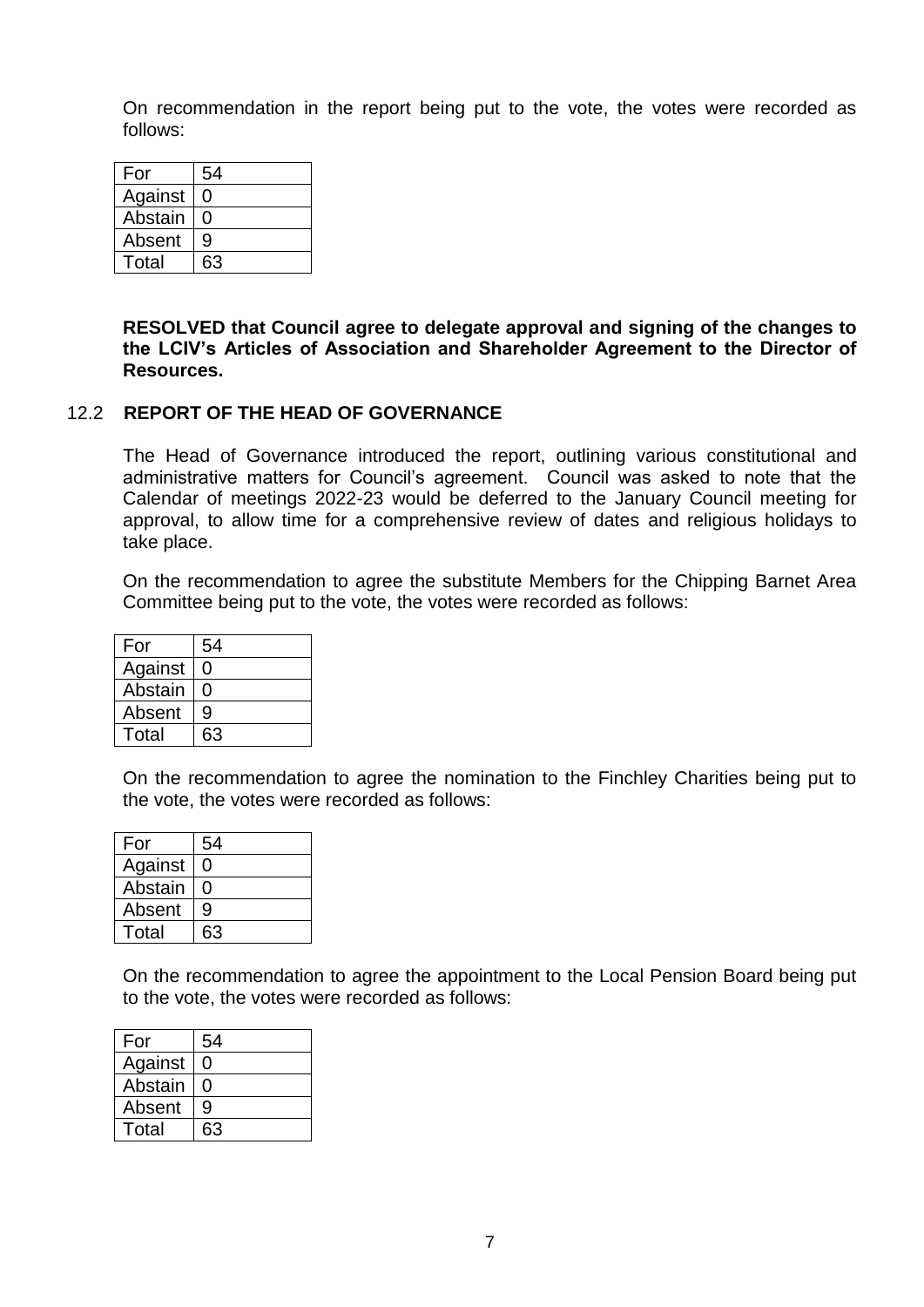On the recommendation to agree the changes to the membership of the Residents Forum and Committee (as outlined in the supplemental paper) being put to the vote, the votes were recorded as follows:

| For     | 54 |
|---------|----|
| Against | O  |
| Abstain | O  |
| Absent  | 9  |
| Total   | 63 |

#### **RESOLVED that Council:**

- **1) Agreed that Councillor Weeden-Sanz be substitute member for the Brunswick Park Ward and Councillor Richer the substitute member for East Barnet Ward on the Chipping Barnet Area Committee.**
- **2) Agreed that Adam Cheasuddin be appointed to the vacancy on the Finchley Charities.**
- **3) Agreed that Deepani De Silva be appointed to the vacancy on the Local Pension Board.**
- **4) Agreed the changes to committees outlined in Appendix F of the report.**

#### **13. QUESTIONS TO COUNCIL REPRESENTATIVES ON OUTSIDE BODIES**

None.

#### **14. MOTIONS (45 MINUTES)**

## 14.1 **ADMINISTRATION MOTION IN THE NAME OF CLLR DANIEL THOMAS - PROTECTING OUR GREEN BELT (AGENDA ITEM 14.1)**

Councillor Thomas moved the motion in his name. Councillor McGuirk moved an amendment in her name. Debate ensued.

Votes on the amendment in the name of Councillor McGuirk were recorded as follows:

| For     | 19 |
|---------|----|
| Against | 35 |
| Abstain | 0  |
| Absent  | 9  |
| Total   | 63 |

The amendment in the name of Councillor McGuirk was declared LOST.

Votes on the substantive motion in the name of Councillor Thomas were recorded as follows:

| For     | 33 |
|---------|----|
| Against | 3  |
| Abstain | 18 |
| Absent  | 9  |
| Total   | 63 |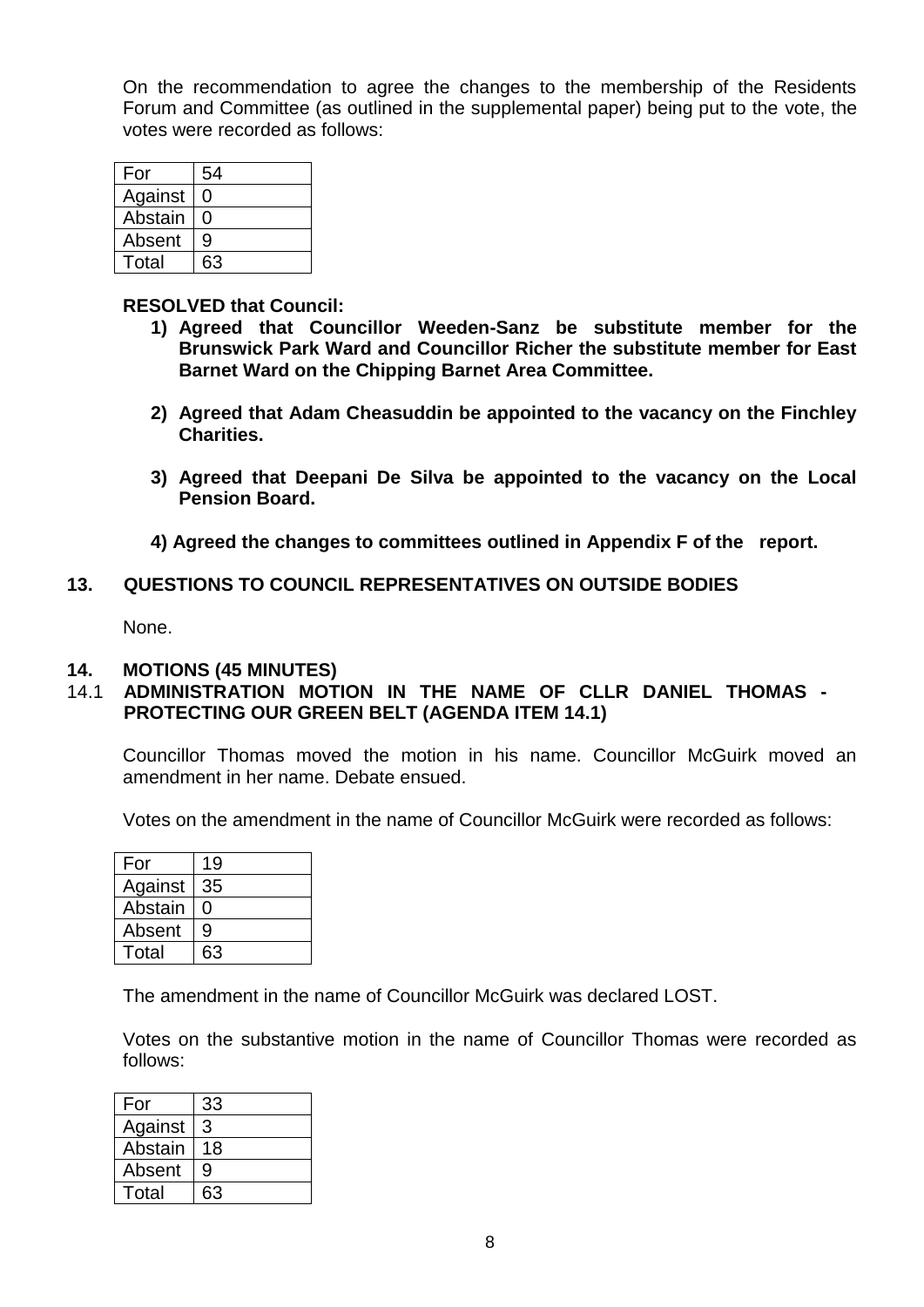The substantive motion in the name of Councillor Thomas was declared CARRIED.

# **RESOLVED that:**

**Council notes:** 

**1. In a draft of its Local Plan, Enfield Council proposed building on the Green Belt.** 

**2. Enfield Council is a Labour-run local authority.** 

**3. Enfield's current draft plan has been publicly opposed by the Greater London Authority.** 

**a. In their letter to Enfield Council, the GLA wrote that "the exceptional circumstances that are required to justify the release of Green Belt land through the [Enfield] Local Plan process have not been established"** 

**4. Enfield's plan proposes the loss of 180 hectares of Green Belt land, less than five miles from Barnet.**

**5. Sadiq Khan, Labour Mayor of London, has made proposals to build out of character tower blocks across Barnet and on the Barnet/Enfield boundary.** 

**6. Khan has also overruled Barnet Council on several planning decisions, making the respective planning applications denser and taller.** 

**7. Barnet's New Local Plan continues to protect our Green Belt.**

**Council believes:** 

**1. Housing must not be built on our Green Belt land** 

**2. Labour say one thing in opposition but do another in power** 

**Council resolves to:** 

**1. Protect our suburbs and green belt from overdevelopment** 

**2. During the Local Plan's inspection stage, make any amendments necessary to protect our suburbs and avoid overdevelopment.**

# 14.2 **OPPOSITION MOTION IN THE NAME OF CLLR ROSS HOUSTON - VIABILITY ASSESSMENTS (AGENDA ITEM 14.5)**

Councillor Houston moved the motion and an amendment in his name. Councillor Richard Cornelius moved an amendment in his name. Councillor Roberts moved an amendment in his name. Debate ensued.

Votes on the amendment in the name of Councillor Roberts were recorded as follows:

| For     | 21    |
|---------|-------|
| Against | 31    |
| Abstain | O     |
| Absent  | $11*$ |
| Total   | 63    |

The amendment in the name of Councillor Roberts was declared LOST.

Votes on the amendment in the name of Councillor Richard Cornelius were recorded as follows: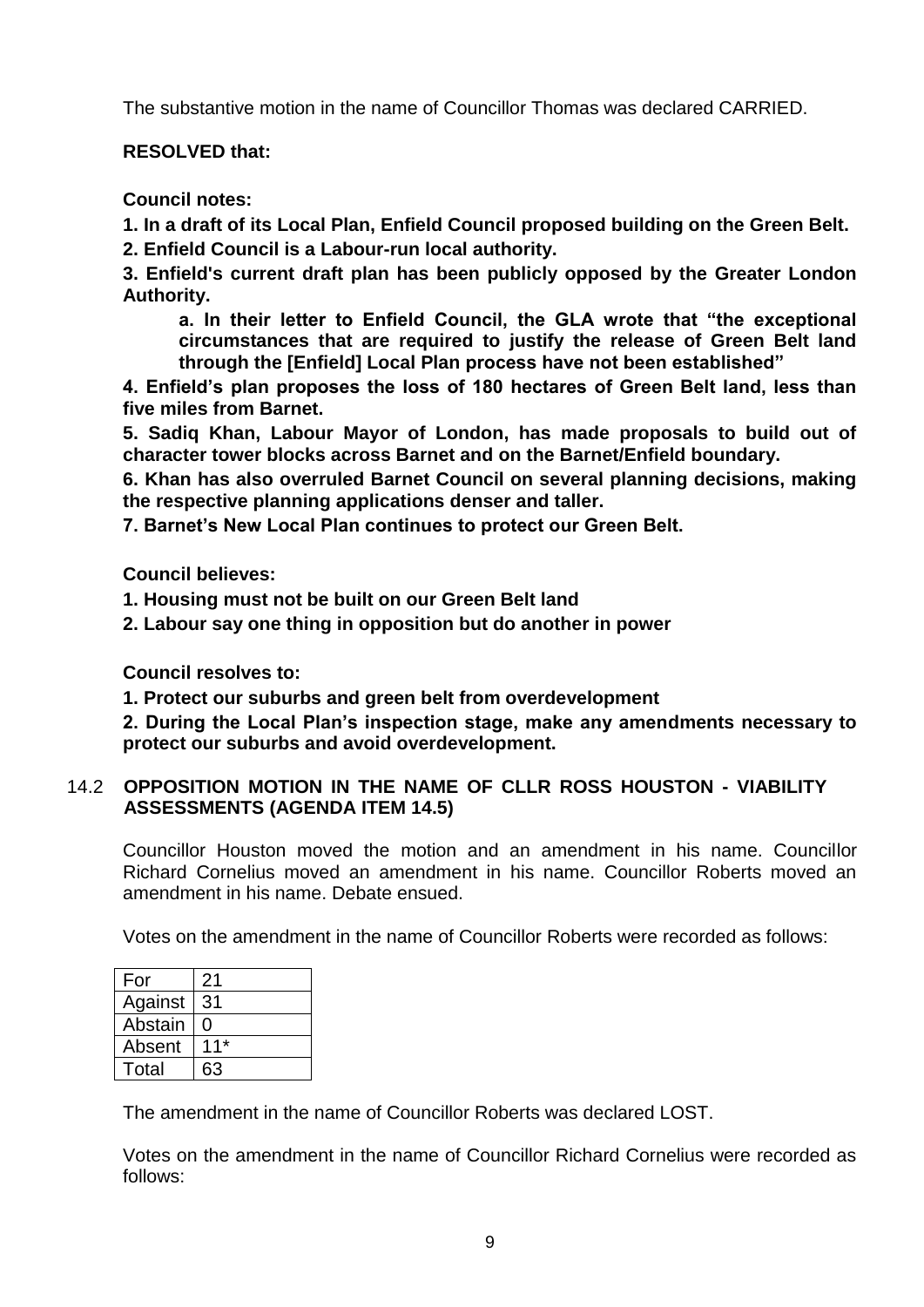| For     | 31    |
|---------|-------|
| Against | 0     |
| Abstain | 21    |
| Absent  | $11*$ |
| Total   | 63    |

The amendment in the name of Councillor Richard Cornelius was declared CARRIED.

Votes on the motion as amended by Councillor Richard Cornelius were recorded as follows:

| For     | 31    |
|---------|-------|
| Against | 0     |
| Abstain | 21    |
| Absent  | $11*$ |
| Total   | 63    |

\*Cllr Marshall and Councillor Ryde left the meeting before discussion and voting on this item took place and did not return.

#### **RESOLVED that:**

#### **Council notes:**

**1. The Government advises all Councils as local planning authorities to make viability assessments for developments publicly available except in exceptional circumstances.**

**2. Viability assessments are made publicly available as and when submitted to support a planning application unless there is a stated 'exceptional circumstance' reason not to.**

**3. It is stated on the Council website that these assessments will be made public. (https://www.barnet.gov.uk/planning-and-building/planning/submitplanning1application)**

**Council resolves to:**

**1. Continue to publish all viability assessments, when submitted to support a planning application, unless there is a stated 'exceptional circumstance' reason not to.** 

14.3 **ADMINISTRATION MOTION IN THE NAME OF CLLR FELIX BYERS - PROTECTING ANIMALS FROM THE EFFECTS OF FIREWORKS (AGENDA ITEM 14.2)**

Votes on the amendment to the motion in the name of Councillor Farrier were recorded as follows:

| For     | 52 |
|---------|----|
| Against | O  |
| Abstain | O  |
| Absent  | 11 |
| Total   | 63 |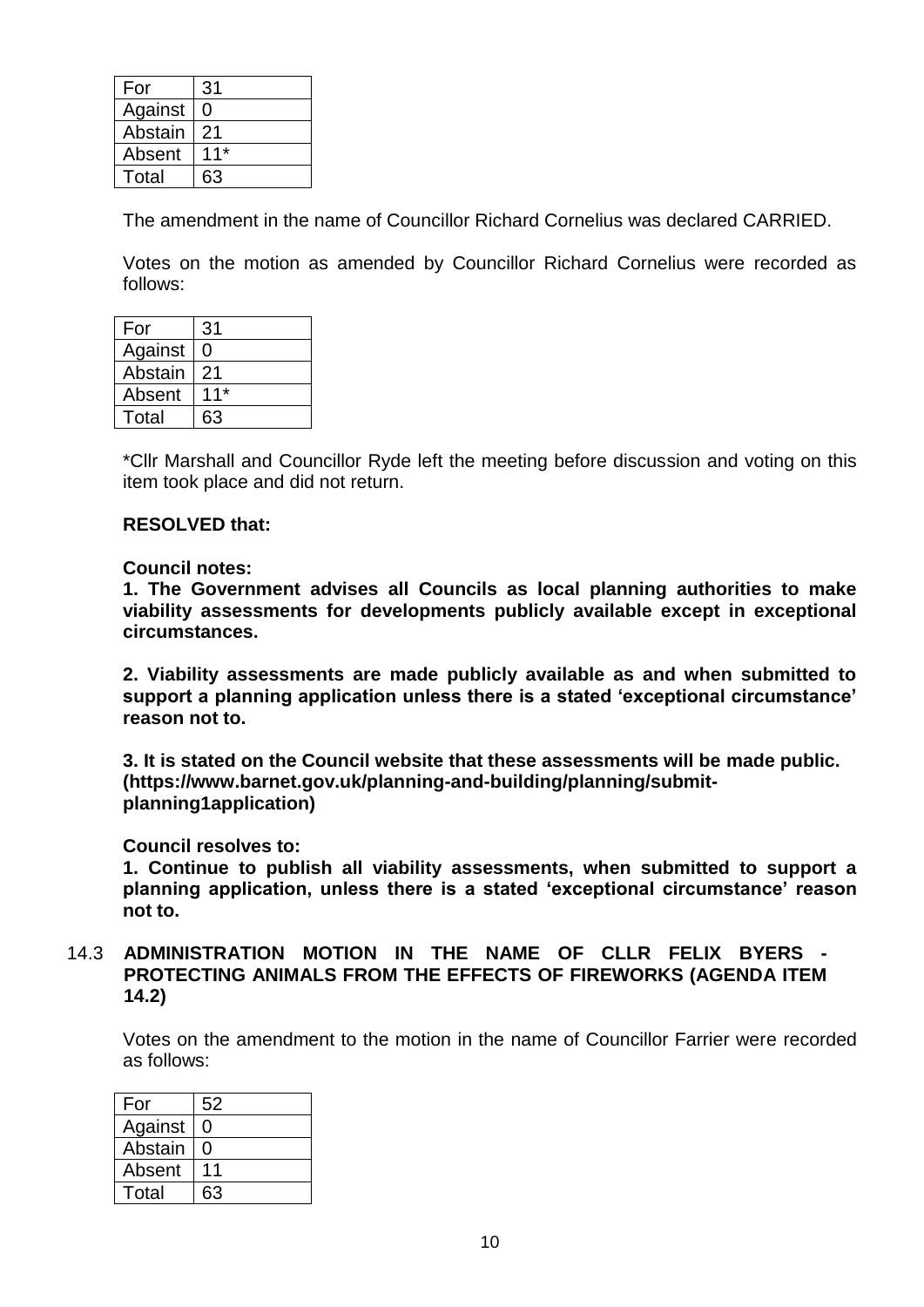The amendment in the name of Councillor Farrier was declared CARRIED. Votes on the motion as amended by Councillor Farrier were recorded as follows:

| For     | 52 |
|---------|----|
| Against | O  |
| Abstain | O  |
| Absent  | 11 |
| Total   | 63 |

The motion as amended in the name of Councillor Farrier was declared CARRIED.

## **RESOLVED that:**

#### **Council notes that:**

- **1. Fireworks are used lawfully by residents throughout the year to mark various celebrations**
- **2. The unpredictable, loud, and high-intensity noises that many fireworks make can cause fear and distress in pets, livestock, and wildlife. In the worst cases, animals require behavioural therapies and drug treatments for their fear responses, and they may never recover fully**
- **3. The RSPCA expects an 18% rise in the number of residential garden firework displays in England and Wales in 2021, compared to 2019**
- **4. Animal welfare is a widely held concern for residents in Barnet and across the country 5. Residents have a statutory duty under the Animal Welfare Act 2006 to protect from suffering those animals for which they are responsible.**
- **5. Barnet Council's Licensing Committee on 10 February 2021 agreed to support the proposed RSPCA recommendations:** 
	- **To require all public firework displays within the Local Authority boundaries to be advertised in advance of the event, allowing residents to take precautions for their animals and vulnerable people**
	- **To actively promote a public awareness campaign about the impact of fireworks on animal welfare and vulnerable people – including the precautions that can be taken to mitigate risks**
	- **To write to the UK Government urging them to introduce legislation to limit the maximum noise level of fireworks to 90dB for those sold to the public for private displays**
	- **To encourage local suppliers of fireworks to stock 'quieter' fireworks for public display.**

**Council believes that:** 

**1. Residents should give their neighbours reasonable advance notice if they are planning to host a private firework display, so that arrangements can be made regarding the wellbeing of pets and livestock**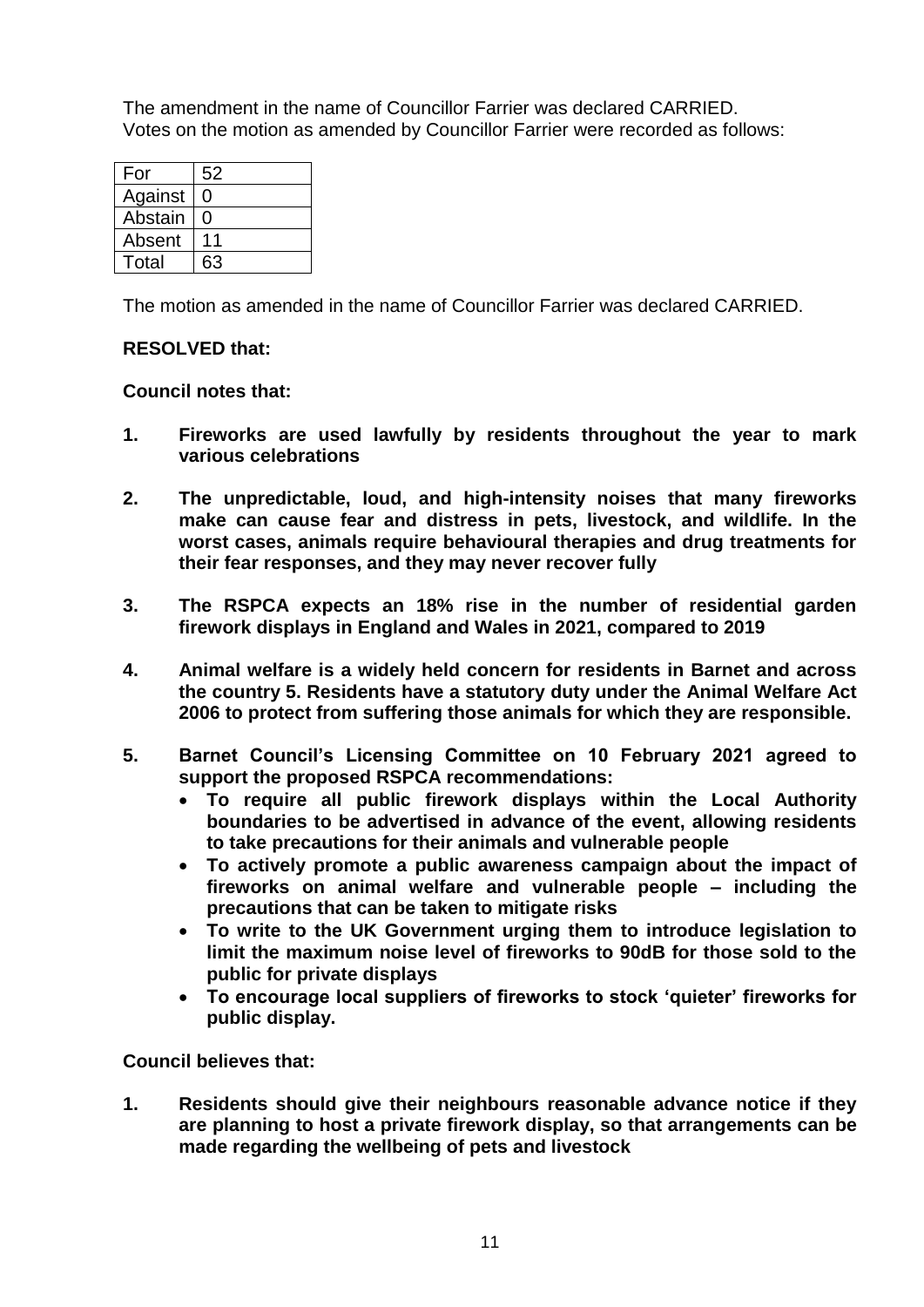**2. The Council should do more to promote awareness of the impacts that fireworks can have on pets, livestock, and wildlife.** 

**As per the Licensing Committee decision, Council resolves to:**

- **1. Require where possible that all public firework displays within the Local Authority boundaries to be advertised in advance of the event, enabling residents to take precautions for their pets**
- **2. Actively promote a public awareness campaign about the impact of fireworks on animal welfare including the precautions that can be taken to mitigate risks.**

### 14.4 **ADMINISTRATION MOTION IN THE NAME OF CLLR DANIEL THOMAS - SUSTAINABLE ENERGY IN BARNET (AGENDA ITEM 14.3)**

Votes on the amendment in the name of Councillor Schneiderman were recorded as follows:

| For     | 21 |
|---------|----|
| Against | 31 |
| Abstain | O  |
| Absent  | 11 |
| Total   | 63 |

The amendment in the name of Councillor Schneiderman was declared LOST.

Votes on the substantive motion in the name of Councillor Thomas were recorded as follows:

| For     | 52 |
|---------|----|
| Against | O  |
| Abstain | O  |
| Absent  |    |
| Total   | 63 |

#### **RESOLVED that:**

**Council notes that:** 

- **1. The proportion of electricity in the UK produced by renewable energy has increased hugely over the past decade to around a third.**
- **2. Currently Barnet produces approximately 3000mWh of renewable energy per year.**
- **3. Under the Council's reporting for the Carbon Reduction Commitment, the CO2 emissions based principally on the corporate non-education estate reduced by 59% between the four years 2014/15 – 2018/19.**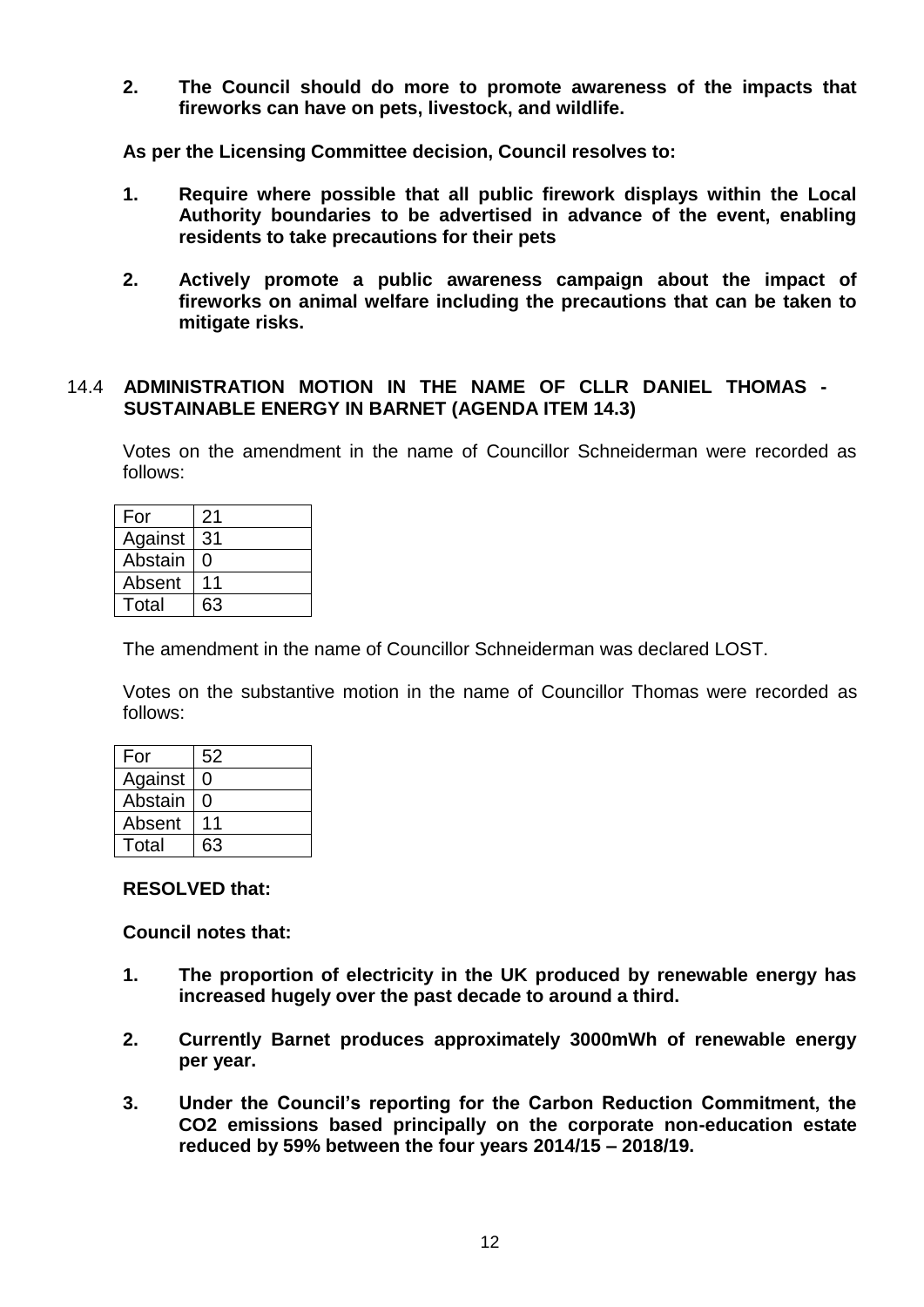- **4. The borough is developing a proposal to install and generate electricity from solar panels utilising opportunities within LBB's asset portfolio, while providing increased capacity and access to EV Charging points on LBB's estates a. None of these panels will be built on parks or green space in Barnet.**
- **5. New build projects in Barnet often include solar panels and low carbon technology which have been incorporated into a number of school projects and the Oakleigh Road Depot.**
- **6. In 2020, the Council completed the RE:FIT project, which installed energy saving measures on the Corporate Estate, such as libraries and Council offices, including the town hall. The CO2 savings for the REFIT project are estimated at 139 tonnes of CO2 emissions per year.**
- **7. The Council is currently mid-way through the Public Sector Decarbonisation Scheme (PSDS) project, which is a £1.38m grant to work towards decarbonising some of the Council's buildings, including offices, libraries, children's centres, and a primary school; this will result in a reduction in gas use.**
- **8. The CO2 savings for the PSDS project are estimated at 288 tonnes of CO2 emissions per year. Energy saving measures include installing heat pumps, solar photovoltaic panels, battery storage, LED lighting and Central Management Systems (CMS) a. The measures will all be completed by the end of 2021.**
- **9. We have undertaken a wholesale change in streetlighting, converting the entire network to LED lighting. This will result in a drop in our lighting related emissions by two thirds.**
- **10. Barnet has an ambitious electric vehicle charge point programme, which has now installed over 100 charge points based on resident request, as well as freestanding town centre units and community charging hubs in car parks across the borough.**
- **11. The Government has a target to reduce the UK's carbon emissions to net zero by 2050.**
- **12. The Council's Brent Cross Town development will be a net zero carbon town. The development will feature a district heating system, which will be the largest installation of its kind in the UK. a. The district heating network will include 8MW of heat pumps, supplying over 80% of the total heat requirements of the site, alongside other low and zero carbon heat sources to keep the Brent Cross South site warm. b. A plan is also being worked on to use the infrastructure to cool Brent Cross South in the summer, as well as heat it in the winter.**

**Council believes that:** 

**1. Investing in sustainable energy will help clean Barnet's air and will save the Council, our residents and businesses money.**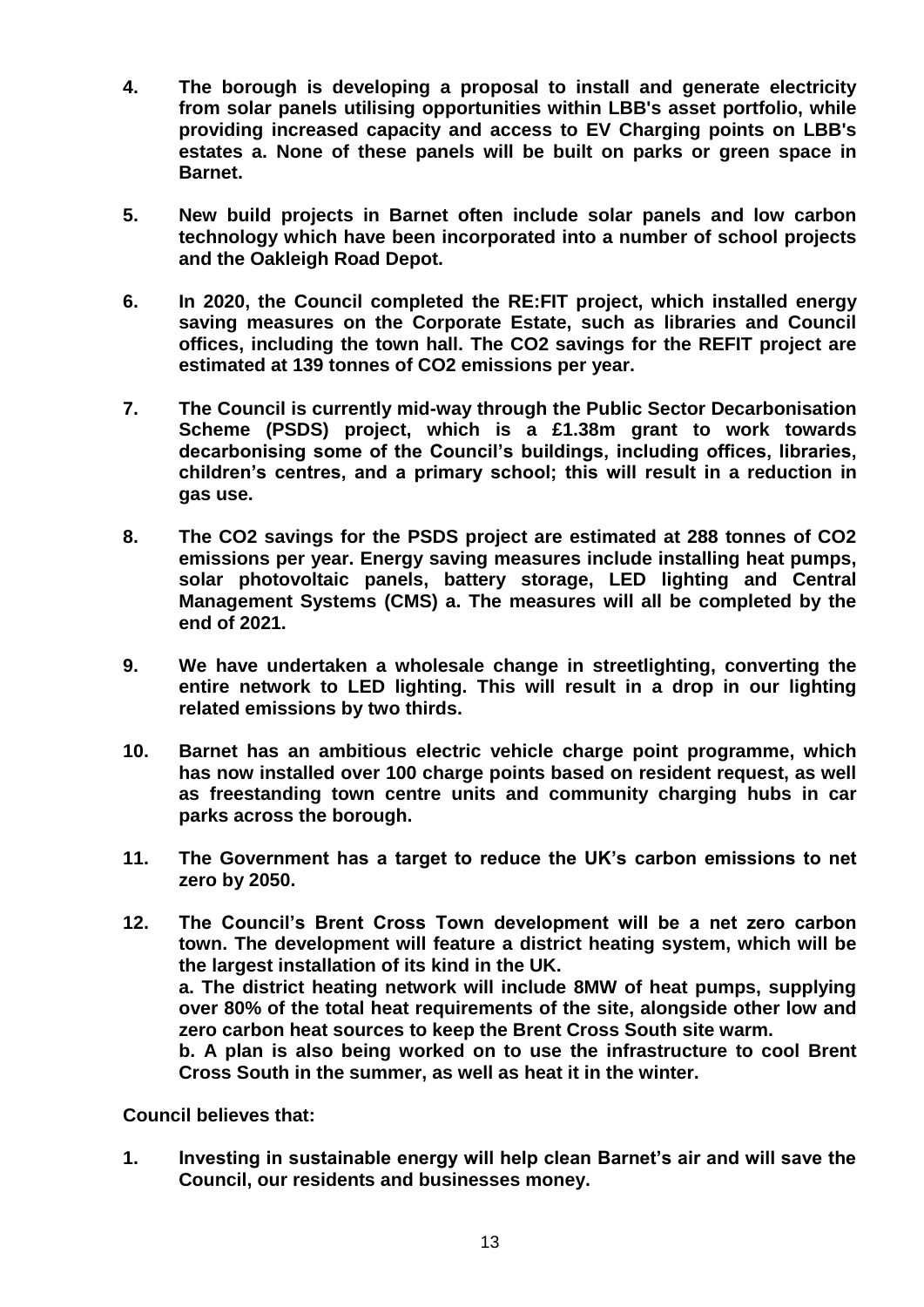- **2. The Council should continue to install EV charge points based on resident requests.**
- **3. That the borough's sustainable energy projects are ambitious and achievable.**
- **4. The borough can and must do more to build on our successes in producing and using sustainable energy in Barnet.**

**Council resolves to:** 

- **1. Ensure that Barnet continues to invest in sustainable energy.**
- **2. Do a better job at communicating our successes in this area.**
- **3. Have our sustainable energy plan as a core component of the borough's sustainability strategy.**
- **4. Do all it can to do its bit to help the UK reduce its emissions and reach its net zero carbon target.**

#### 14.5 **OPPOSITION MOTION IN THE NAME OF CLLR BARRY RAWLINGS - REINSTATE THE UNIVERSAL CREDIT UPLIFT (AGENDA ITEM 14.4)**

Votes on the amendment in the name of Councillor Conway were recorded as follows:

| For     | 21 |
|---------|----|
| Against | 31 |
| Abstain | O  |
| Absent  | 11 |
| Total   | 63 |

The amendment in the name of Councillor Conway was declared LOST.

Votes on the substantive motion in the name of Councillor Rawlings were recorded as follows:

| For     | 21 |
|---------|----|
| Against | 31 |
| Abstain | O  |
| Absent  | 11 |
| Total   | 63 |

**RESOLVED that the substantive motion in the name of Councillor Rawlings was declared LOST**.

## 14.6 **OPPOSITION MOTION IN THE NAME OF CLLR GABRIEL ROZENBERG - PROMOTING SUSTAINABLE TRANSPORT SOLUTIONS AHEAD OF COP26 (AGENDA ITEM 14.6)**

Votes on the amendment in the name of Councillor Rozenberg were recorded as follows: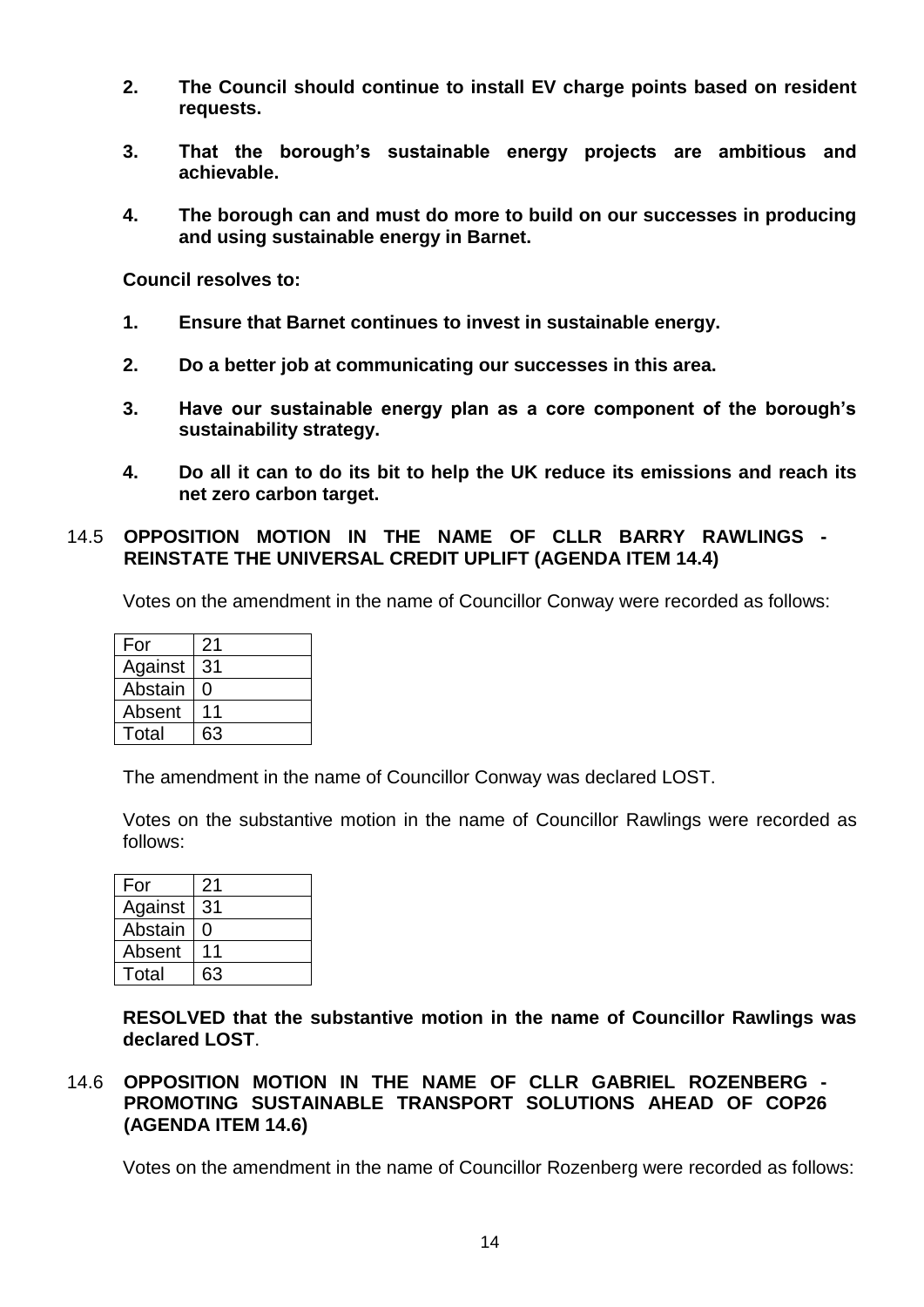| For     | 21 |
|---------|----|
| Against | 31 |
| Abstain | O  |
| Absent  |    |
| Total   | 63 |

The amendment in the name of Councillor Rozenberg was declared LOST.

Votes on the amendment in the name of Councillor Dean Cohen were recorded as follows:

| For     | 29 |
|---------|----|
| Against | 2  |
| Abstain | 21 |
| Absent  |    |
| Total   | 63 |

The amendment in the name of Councillor Dean Cohen was declared CARRIED.

Votes on the motion as amended by Councillor Dean Cohen were recorded as follows:

| For     | 51    |
|---------|-------|
| Against | ი     |
| Abstain | O     |
| Absent  | $*12$ |
| Total   | 63    |

\*Councillor Weeden-Sanz left before this vote and did not return.

#### **RESOLVED that: Council notes that:**

- **1. The Council has an ambitious Long-Term Transport Strategy.**
- **2. The Council is developing a sustainability strategy, which is currently in draft and will be released for consultation in early 2022.**

**Council believes that:** 

- **1. Climate change is the defining challenge of our lifetime.**
- **2. As we approach the COP26 meeting in Glasgow next month, sustainability should be embedded in all of the Council's activities and strategies.**
- **3. Each of our daily activities, from the way we heat our homes, to our building construction systems, to the way we travel around Barnet, must be reexamined to find ways to significantly reduce the use of carbon-burning fuel.**

**Council resolves to:**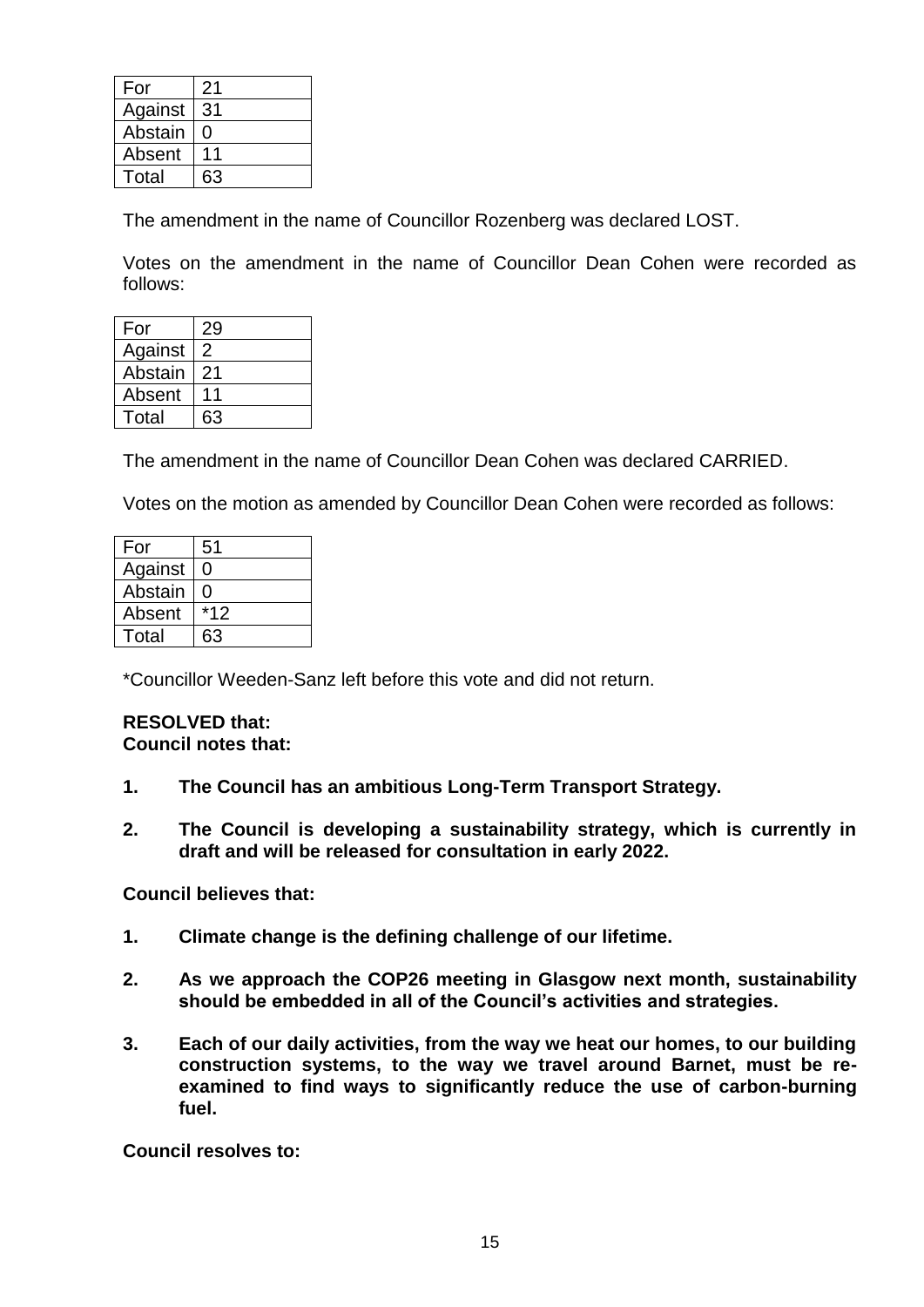- **1. Release a sustainability strategy that will, among other things, recognise our beliefs and set out what can be done to improve sustainable transport options for Barnet residents.**
- **2. Aim to help all of its residents lower their own carbon emissions, year after year, as we work towards a Net Zero future.**
- **3. Continue to invest in sustainable transport solutions – from using recycled tyres in road paving roads, to installing ever more electric vehicle charging points and encouraging rather than mandating, all types of active transport.**

### 14.7 **OPPOSITION MOTION IN THE NAME OF COUNCILLOR JESS BRAYNE - COVID-19 VACCINE BOOSTER SHOTS (AGENDA ITEM 14.7)**

Councillor Rozenberg moved a motion to debate this motion if time allowed before 10pm at the end of the agenda, which was duly seconded.

Votes on the motion to debate this motion were recorded as follows:

| For     | 21 |
|---------|----|
| Against | 30 |
| Abstain | O  |
| Absent  | 12 |
| Total   | 63 |

Therefore, the motion to debate was LOST.

Votes on the amendment in the name of Councillor Thomas were recorded as follows:

| For     | 30 |
|---------|----|
| Against | 21 |
| Abstain | O  |
| Absent  | 12 |
| Total   | 63 |

Following the vote being taken, a division was called in accordance with Council Procedure Rule 14.

The recorded votes were as follows:

|            | <b>Councillor</b> |                     | For | <b>Against</b> | <b>Not</b><br><b>Voting</b> | <b>Absent</b> |
|------------|-------------------|---------------------|-----|----------------|-----------------------------|---------------|
| 1          | Golnar            | <b>BOKAEI</b>       | x   |                |                             |               |
| 2.         | <b>Jess</b>       | <b>BRAYNE</b>       |     | x              |                             |               |
| 3.         | Felix             | <b>BYERS</b>        |     |                |                             |               |
| 4.         | Anne              | <b>CLARKE</b>       |     | Y              |                             |               |
| 5.         | Pauline           | <b>COAKLEY WEBB</b> |     |                |                             |               |
| 6.         | Dean              | <b>COHEN</b>        |     |                |                             |               |
| <u>l7.</u> | Melvin            | <b>COHEN</b>        |     |                |                             | Χ             |
| 8.         | Sara              | <b>CONWAY</b>       |     |                |                             |               |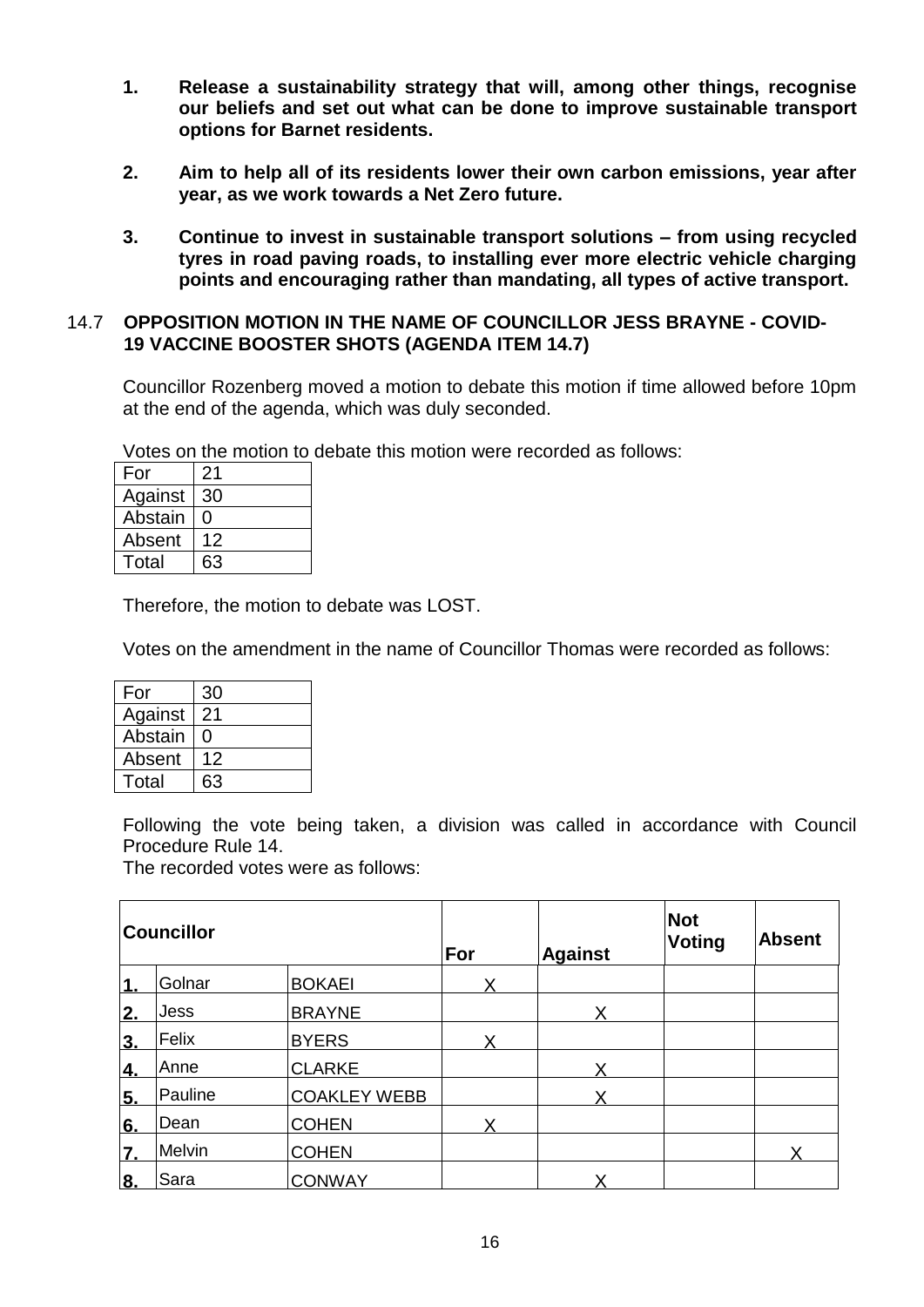| <b>Councillor</b> |                  | For               | <b>Against</b>          | <b>Not</b><br><b>Voting</b> | <b>Absent</b> |                         |
|-------------------|------------------|-------------------|-------------------------|-----------------------------|---------------|-------------------------|
| 9.                | Geof             | <b>COOKE</b>      |                         | X                           |               |                         |
|                   | 10. Richard      | <b>CORNELIUS</b>  | $\sf X$                 |                             |               |                         |
| 11. Val           |                  | <b>DUSCHINSKY</b> | X                       |                             |               |                         |
| 12.               | Paul             | <b>EDWARDS</b>    |                         | X                           |               |                         |
|                   | 13. Claire       | <b>FARRIER</b>    |                         | X                           |               |                         |
|                   | 14. Anthony      | <b>FINN</b>       |                         |                             |               | $\overline{\mathsf{X}}$ |
|                   | 15. Nizza        | <b>FLUSS</b>      |                         |                             |               | X                       |
|                   | 16. Linda        | <b>FREEDMAN</b>   | Χ                       |                             |               |                         |
|                   | 17. Eva          | <b>GREENSPAN</b>  | $\overline{\mathsf{X}}$ |                             |               |                         |
|                   | 18. Jennifer     | <b>GROCOCK</b>    | $\overline{X}$          |                             |               |                         |
|                   | 19. Rohit        | <b>GROVER</b>     | <u>X</u>                |                             |               |                         |
|                   | 20. Lachhya      | <b>GURUNG</b>     | $\overline{X}$          |                             |               |                         |
|                   | $21.$ John       | <b>HART</b>       | X                       |                             |               |                         |
|                   | <b>22. Ross</b>  | <b>HOUSTON</b>    |                         | X                           |               |                         |
|                   | $23.$ Anne       | <b>HUTTON</b>     |                         | X                           |               |                         |
|                   | 24. Laithe       | <b>JAJEH</b>      | X                       |                             |               |                         |
|                   | $25.$ Kathy      | <b>LEVINE</b>     |                         | X                           |               |                         |
|                   | $26.$ David      | <b>LONGSTAFF</b>  | X                       |                             |               |                         |
|                   | $27.$ John       | <b>MARSHALL</b>   |                         |                             |               | X                       |
|                   | $28.$ Kath       | <b>McGUIRK</b>    |                         | X                           |               |                         |
|                   | 29. Nick         | MEARING-SMITH     | X                       |                             |               |                         |
|                   | <b>30. Arjun</b> | <b>MITTRA</b>     |                         | Χ                           |               |                         |
|                   | 31. Alison       | <b>MOORE</b>      |                         | Χ                           |               |                         |
| 32.               | Ammar            | <b>NAQVI</b>      |                         | X                           |               |                         |
| 33.               | <b>Nagus</b>     | <b>NARENTHIRA</b> |                         | $\mathsf{X}$                |               |                         |
| 34.               | Charlie          | <b>O-MACAULEY</b> |                         |                             |               | X                       |
|                   | 35. Reema        | <b>PATEL</b>      |                         |                             |               | X                       |
|                   | <b>36.</b> Alex  | <b>PRAGER</b>     |                         |                             |               | X                       |
|                   | 37. Wendy        | <b>PRENTICE</b>   | X                       |                             |               |                         |
|                   | 38. Sachin       | <b>RAJPUT</b>     | $\overline{X}$          |                             |               |                         |
|                   | 39. Barry        | <b>RAWLINGS</b>   |                         | X                           |               |                         |
|                   | <b>40.</b> Danny | <b>RICH</b>       |                         |                             |               | X                       |
|                   | 41. Nicole       | <b>RICHER</b>     | X                       |                             |               |                         |
|                   | 42. Helene       | <b>RICHMAN</b>    | $\overline{\mathsf{X}}$ |                             |               |                         |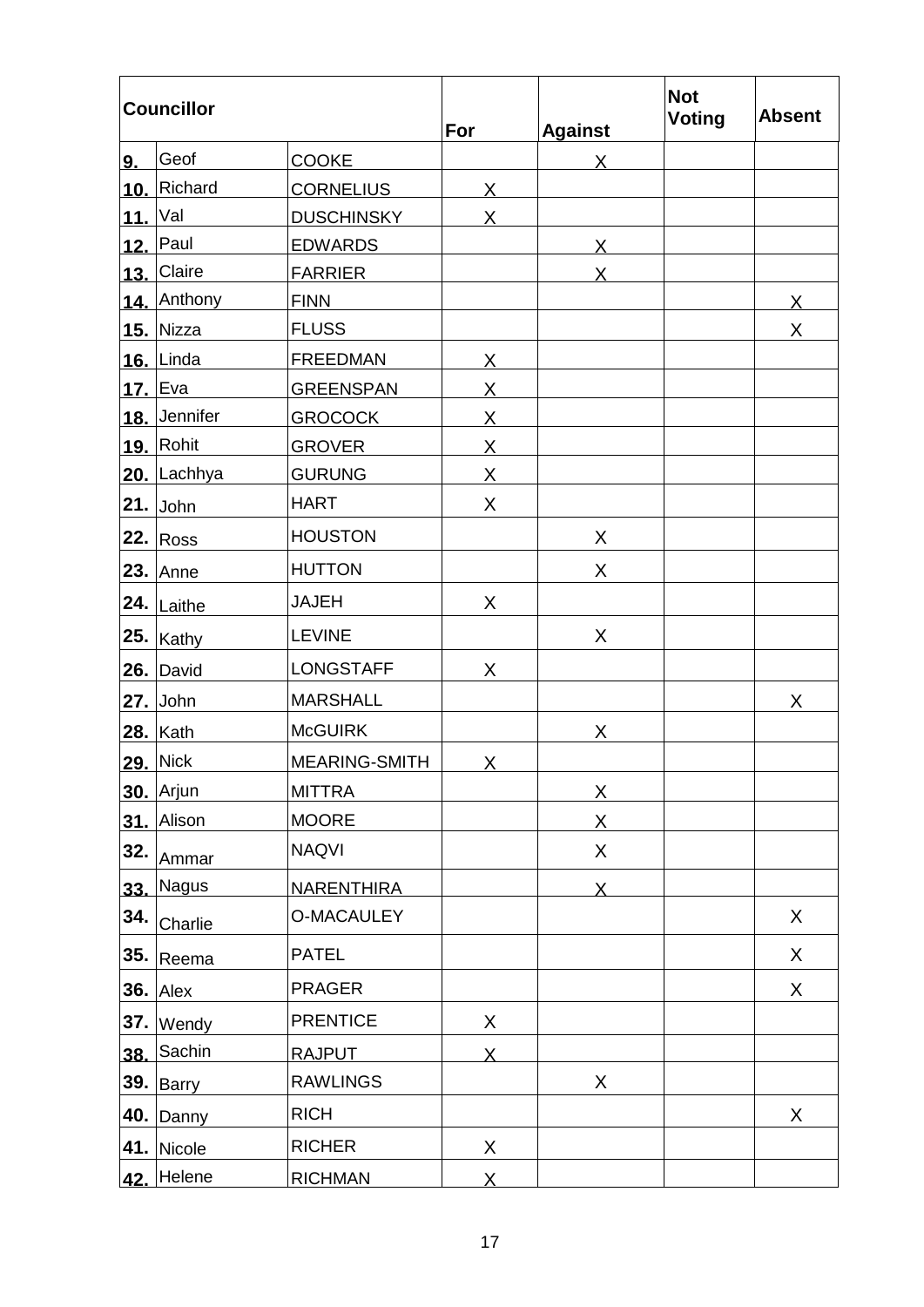|     | <b>Councillor</b>           |                     | For     | <b>Against</b> | <b>Not</b><br><b>Voting</b> | <b>Absent</b> |
|-----|-----------------------------|---------------------|---------|----------------|-----------------------------|---------------|
| 43. | Tim                         | <b>ROBERTS</b>      |         | X              |                             |               |
| 44. | Gabriel                     | <b>ROZENBERG</b>    |         | X              |                             |               |
| 45. | Lisa                        | <b>RUTTER</b>       | X       |                |                             |               |
| 46. | Shimon                      | <b>RYDE</b>         |         |                |                             | X             |
| 47. | Gill                        | <b>SARGEANT</b>     |         | X              |                             |               |
|     | 48. Alan                    | <b>SCHNEIDERMAN</b> |         |                |                             |               |
| 49. | <b>Mark</b>                 | <b>SHOOTER</b>      | X       |                |                             |               |
| 50. | Elliot                      | <b>SIMBERG</b>      | X       |                |                             |               |
| 51. | Thomas                      | <b>SMITH</b>        | X       |                |                             |               |
| 52. | Stephen                     | <b>SOWERBY</b>      | X       |                |                             |               |
| 53. | Caroline                    | <b>STOCK</b>        | X       |                |                             |               |
| 54. | Julian                      | <b>TEARE</b>        |         |                |                             | X             |
| 55. | Daniel                      | <b>THOMAS</b>       | $\sf X$ |                |                             |               |
| 56. | Ruben                       | <b>THOMPSTONE</b>   | X       |                |                             |               |
| 57. | Sarah                       | <b>WARDLE</b>       | X       |                |                             |               |
| 58. | Roberto                     | <b>WEEDEN-SANZ</b>  |         |                |                             | X             |
| 59. | Laurie                      | <b>WILLIAMS</b>     |         | X              |                             |               |
| 60. | Peter                       | <b>ZINKIN</b>       | X       |                |                             |               |
| 61. | Zakia                       | <b>ZUBAIRI</b>      |         |                |                             | X             |
| 62. | <b>DEUTY MAYOR</b><br>Saria | <b>DON</b>          | X       |                |                             |               |
| 63. | <b>MAYOR Alison</b>         | <b>CORNELIUS</b>    | X       |                |                             |               |
| 64. |                             | TOTAL: 63           | 30      | 21             | $\mathbf 0$                 | 12            |

The amendment in the name of Councillor Thomas was declared CARRIED.

Votes on the motion as amended by Councillor Thomas were recorded as follows:

| For     | 31 |
|---------|----|
| Against | 0  |
| Abstain | 20 |
| Absent  | 12 |
| Total   | 63 |

**RESOLVED that:**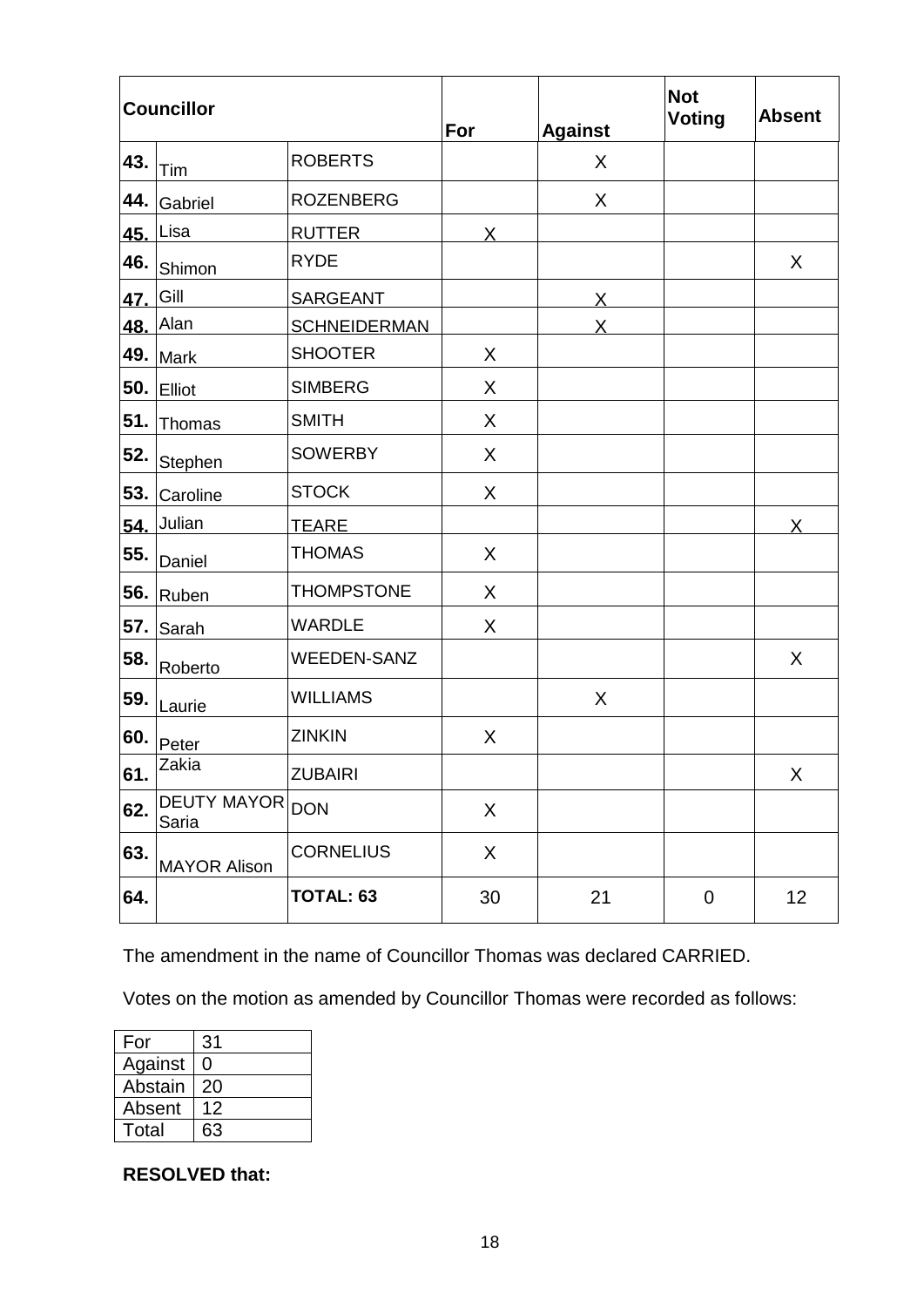**Council notes the following:** 

- **Vaccines are a safe and proven method of reducing both the risk and the transmissibility of Covid-19.**
- **At the same time, there is growing evidence that their declines over time, particularly in the case of the Pfizer vaccine. This decline appears to start from six months after the second dose. For this reason, the booster vaccine is recommended, as it will extend the protection for a longer time.**
- **Since 16 September the NHS has been offering booster vaccines to those most at risk of COVID-19 to ensure that those most at risk, and those on the frontline such as care workers, are protected as we head into winter.**

**Council therefore resolves as follows:** 

- **As a Council, we will continue to support community and NHS efforts to encourage take up of first and second vaccines for those who have not already received them.**
- **We will support the roll out of booster vaccines in the same wholehearted way, so Barnet residents are fully protected from this terrible virus.**

#### 14.8 **OPPOSITION MOTION IN THE NAME OF CLLR ANNE CLARKE - THE ENERGY CRISIS (AGENDA ITEM 14.8)**

Votes on the amendment in the name of Councillor Schneiderman were recorded as follows:

| For     | 20 |
|---------|----|
| Against | 30 |
| Abstain |    |
| Absent  | 12 |
| Total   | 63 |

The amendment in the name of Councillor Schneiderman was declared LOST.

Votes on the amendment in the name of Councillor Dean Cohen were recorded as follows:

| For     | 49 |
|---------|----|
| Against | 2  |
| Abstain | 0  |
| Absent  | 12 |
| Total   | 63 |

The amendment in the name of Councillor Dean Cohen was declared CARRIED.

Votes on the motion as amended by Councillor Dean Cohen were recorded as follows:

| -00     |  |
|---------|--|
| Against |  |